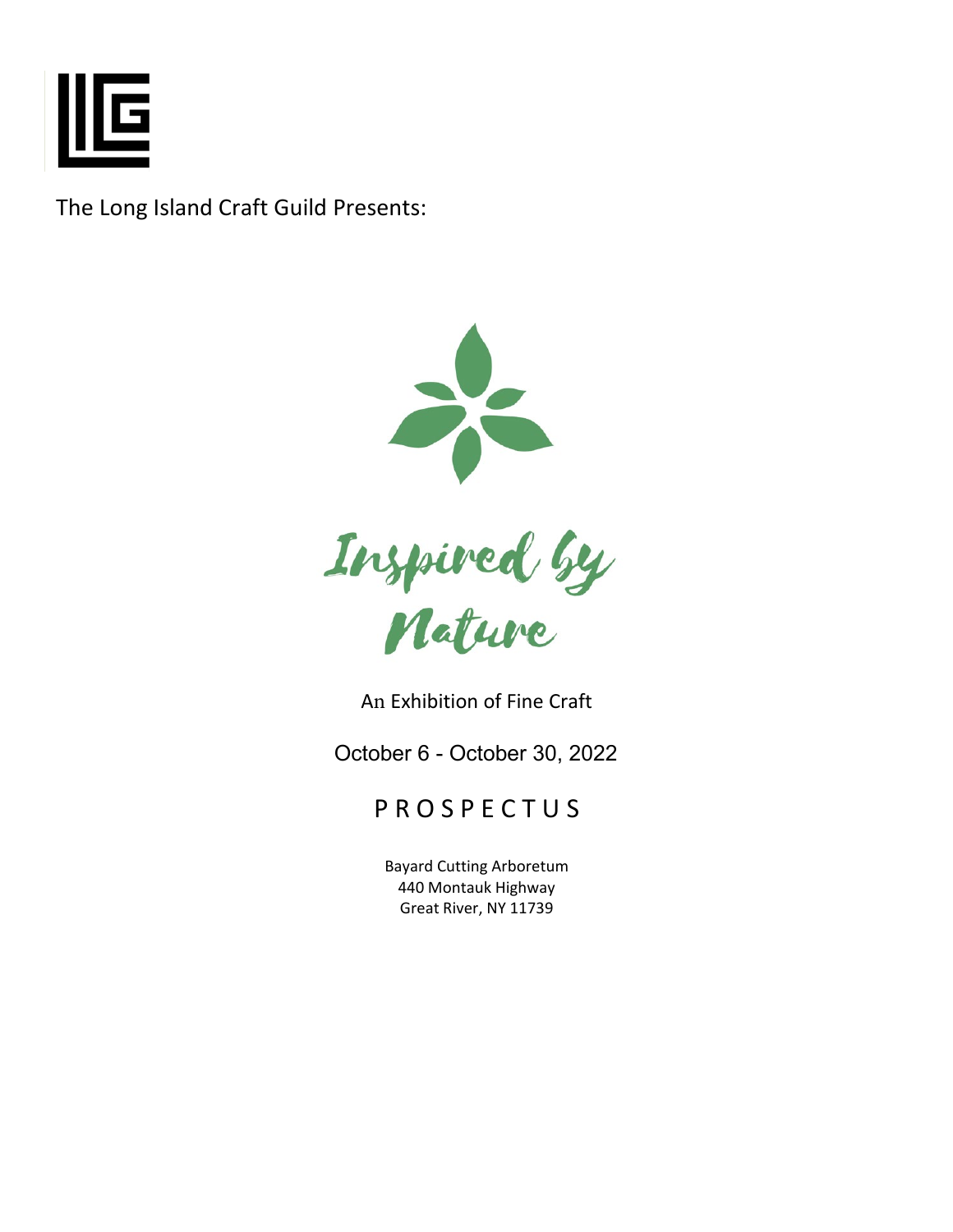

Inspiration is defined as an unconscious burst of creativity; it comes from the Latin *inspirare*, meaning "to breathe into." Since the beginning of time, artists have been inspired by nature—whether as cavemen drawing animals on walls or modern artists making a statement about the conservation of the earth. Along with providing endless inspiration, most of the material used to create fine craft work, such as wood, clay, paper, natural fiber, glass, leather, and metal are all products from nature.

Nature is the greatest inspiration to see beauty in the world and draw attention to some of the most pressing matters in human and environmental affairs. Through the lens of fine craft creation, we invite you to raise awareness about our magnificent natural world and our need to honor, protect and preserve it. Renowned architect and craftsman Frank Lloyd Wright once said, "Study nature, love nature, stay close to nature. It will never fail you."

## **JUROR:**

TBD

# **THE LONG ISLAND CRAFT GUILD**

LICG is committed to the development of the crafts movement and seeks to promote the exchange of information and experiences that will benefit both artists and the community.

Membership in the Guild is open to all people interested in the creation and exhibition of fine craft. The LICG is an independent, non-profit educational organization.

Since 1956, the Guild has provided educational and informational services, regular meetings and workshops, and a sense of community among crafts people.

This prospectus is downloadable at the Guild's website: [www.licg.org](http://www.licg.org)

## **ELIGIBILITY:**

Open to LICG members in good standing only. Applicants can join the LICG at time of application. Accepted media: clay, fiber, glass, paper, metal/jewelry, wood and mixed media work [not pr](http://www.licg.org/)eviously exhibited in an LICG show. No painting, drawing or photography will be considered. New work is encouraged.

## **CALENDAR:**

- July 16, 2022 Postmark deadline for application and check, AND e-mail receipt of images and statements.
- August 5, 2022 Notification via email.
- October 3, 2022 Hand delivery of accepted work at the Bayard Cutting Arboretum in Great River, 9:00AM -12:00PM.
- October 6 October 30, 2022 Exhibit dates.
- October 16, 2022 Sunday Reception 11:00AM 4:00PM.
- October 31, 2022 Removal of artwork 9:00AM 4:00PM. **(All work must be removed, as no storage is available.)**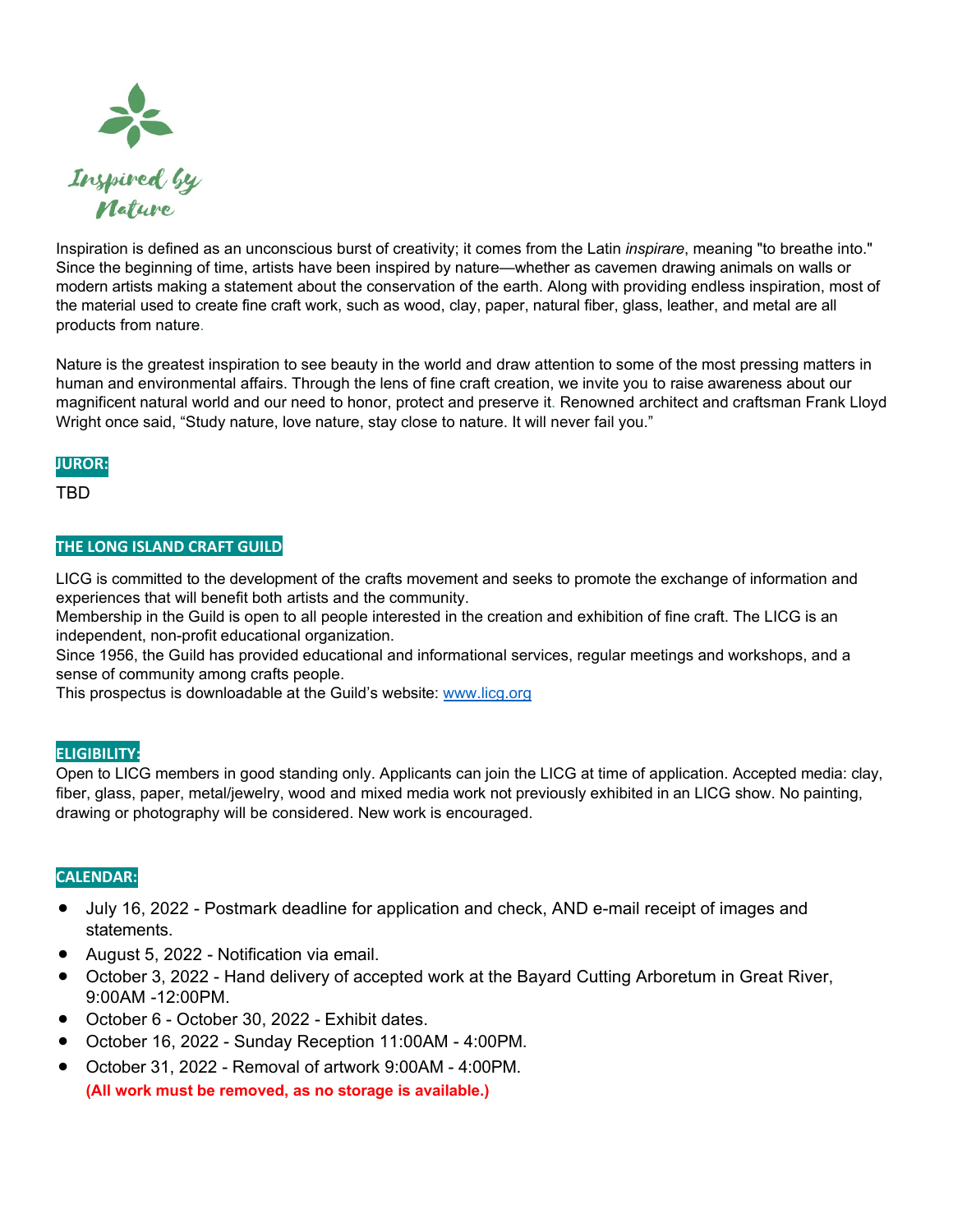## **SPECIFICATIONS:**

- Two-dimensional work including frame, may not exceed 36" wide by 60" high and may not exceed 30 lbs.
- Three-dimensional work may not exceed 6' high by 36" by 36" and may not exceed 50 lbs.
- All accepted work must be suitably prepared for gallery display. Two-dimensional work must be wired tightly using D-rings within the top third of the frame - no saw tooth hangers.
- Any [exceptions or questions regarding](mailto:Horowitzlorihorowitzartist@gmail.com%E2%80%A2There) dimensions and hanging can be directed to Lori Horowitz **[lorihorowitzartist@gmail.com](mailto:lorihorowitzartist@gmail.com)**
- [There](mailto:Horowitzlorihorowitzartist@gmail.com%E2%80%A2There) are large window ledges and fireplace mantels that can accommodate medium to small sized 3D work. Pedestals and display stands must be provided by the artist. A secured glass case will be available for jewelry items and small objects.
- Work that is unstable, damaged or does not meet the specified conditions, or does not correspond to the submitted image is not acceptable. Work that requires elaborate installation, presents a hazard to the institution or the public, requires routine maintenance after installation or contains foodstuffs or potentially damaging components will not be considered. Work not conforming to the specifications will not be juried.
- Accepted work must be hand delivered to the Bayard Cutting Manor House on Monday, October 3, between 9:00AM and 12:00PM.
- All artists displaying work in this exhibition agree to gallery sit at the Bayard Arboretum Manor House for a minimum of five hours. They can, however supply a substitute for themselves. Optimally there will be two members sitting at a time. The gallery will be open October 6 to October 30, Thursday - Sunday, 11:00AM - 4:00PM. A sitting schedule will be available once the juror's selections have been made. If you have any physical restrictions that would prohibit sitting for a continuous 5 hours please inform committee at time of acceptance notification. Ability to fulfill the gallery sitting requirements should be considered before submitting work. Nonexhibiting members may volunteer to sit as well.

## **SALES**:

- The price represented on the artist entry form will be the sale price. No changes will be allowed. Purchased work must remain on view for the duration of the exhibition.
- All sales and delivery are between the artist and the purchaser.
- No POR (price on request) will be permitted.
- NFS is permitted.
- The artist agrees to write a donation check to the Natural Heritage Trust in the amount of 20% of the pre-tax sale of all work. Checks will be collected at pick up on October 31, 2022.

#### **SUBMISSION PROCEDURES:**

- Send JPEGs of [artwork, short artist statement](mailto:sjshore@optonline.net) (40 words about the work not about the artist), artist's name, title, media description, and dimensions for each piece via email to: sishore@optonline.net
- [JPEGs](mailto:sjshore@optonline.net%E2%80%A2JPEGs) should be labeled with artist's last name, first initial, and title (e.g., JonesK\_title.jpg). Image size of at least 2000 pixels on longest side. 3-D work may include second view.
- Application Fee: \$30 for up to three pieces. Check must be made payable to Long Island Craft Guild.
- Mail non-refundable entry fee, along with application form, signed liability waiver, and gallery commitment to Sally Shore, 22 Ludlam La., Locust Valley, NY 11560-1725.
- Application entries, signed liability waiver, checks, and images must be received by July 18, 2022.

#### **LICG Membership**

- You may join LICG at time of entry (form on bottom of application sheet).
- Please fill out the form and send it with separate check made out to Long Island Craft Guild if you are joining or renewing at this time. Please include member's name on check.

#### **QUESTIONS:**

Lori Horowitz[: lorihorowitzartist@gmail.com](mailto:lorihorowitzartist@gmail.com) 631-748-4196 Sally Shore: [sjshore@optonline.net](mailto:sjshore@optonline.net) 516-647-5052